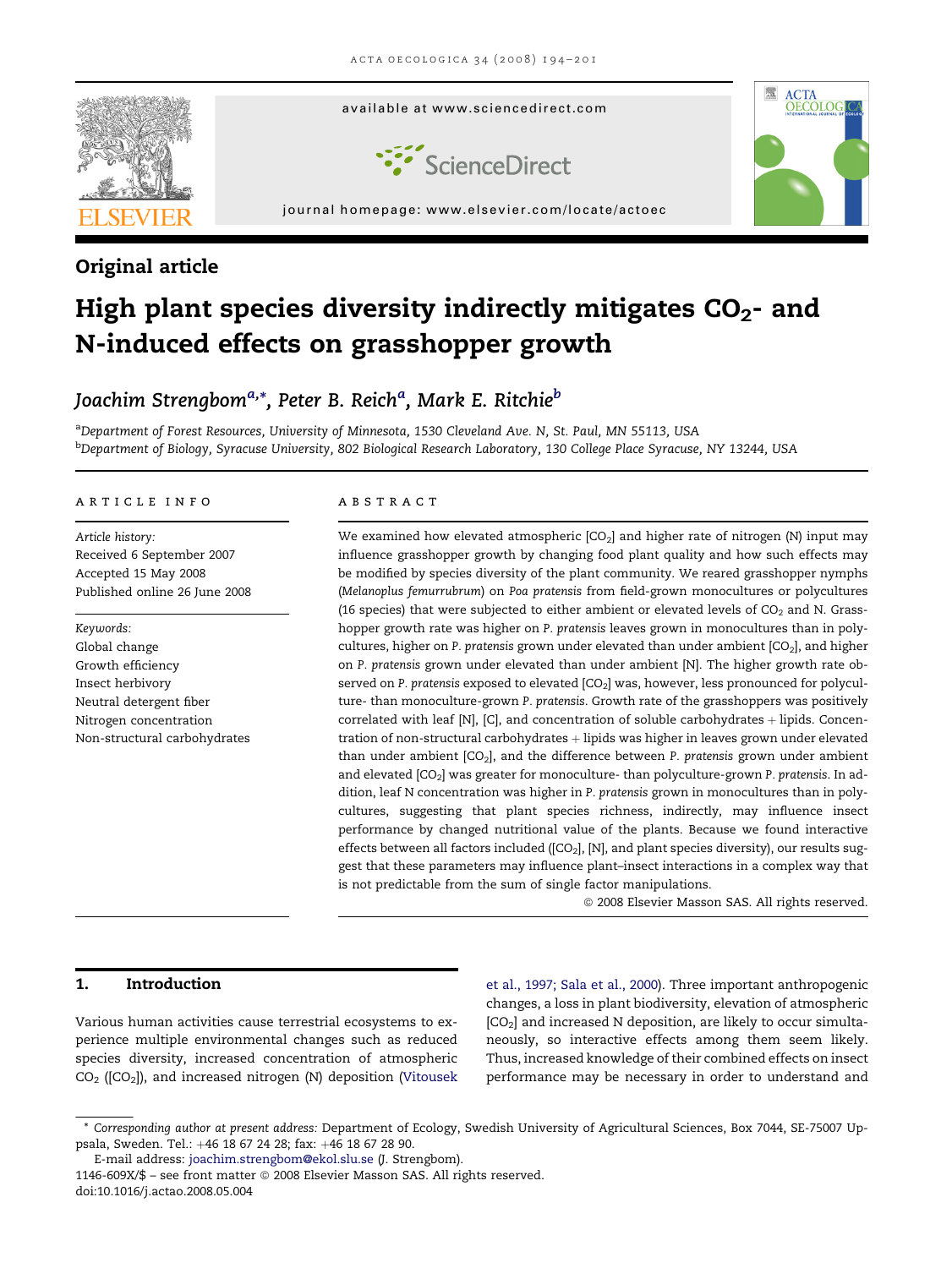<span id="page-1-0"></span>predict future effects of global changes on insect populations as well on plant communities.

The individual effects from elevated  $[CO<sub>2</sub>]$  [\(Watt et al., 1995;](#page-7-0) [Bezemer and Jones, 1998](#page-7-0)) and [N] ([Mattson, 1980; White, 1993\)](#page-7-0) on insect herbivores are relatively well known, but their combined effects, especially in relation to plant species diversity, are less well documented or understood. In general, plants with high N concentration, and low carbon (C) concentration are considered to be of high food quality for insects, and positive effects on insect performance, such as shorter development time, larger adult body mass, and higher reproductive output following increased [N] of food plants are well documented [\(Mattson, 1980; Ritchie, 2000](#page-7-0)). Hence, performance of grasshoppers can be expected to increase on plants grown under increased N input.

Plants grown under elevated [CO<sub>2</sub>] often have lower [N] and higher [C] than plants grown under ambient conditions ([Reich](#page-7-0) [et al., 2001a; Yin, 2002](#page-7-0)), and insect performance can thus be expected to be poorer under elevated  $[CO<sub>2</sub>]$ . Accordingly poor performance of insects feeding on such plant material has also been reported [\(Watt et al., 1995; Bezemer and Jones,](#page-7-0) [1998; Agrell et al., 2000](#page-7-0)). However, insects may to some extent compensate for lower food [N] by increasing their food intake (e.g. [Bezemer and Jones, 1998](#page-7-0)) or increasing their postingestive assimilation efficiency of the ingested food ([Barbe](#page-7-0)[henn et al., 2004a](#page-7-0)) and thereby maintain their growth rate. In addition, plants grown under elevated  $[CO<sub>2</sub>]$  may contain higher concentrations of carbohydrates [\(Barbehenn et al.,](#page-7-0) [2004b](#page-7-0)), which may be beneficial for insects [\(Ayers, 1993](#page-7-0)), so even without compensatory feeding the response to elevated  $[CO<sub>2</sub>]$  may not necessarily be negative. However, not all types of carbohydrates are easily converted into energy by insects. Structural carbohydrates, found in cell walls, such as cellulose, lignin and hemicellulose (neutral detergent fiber) are of less importance, or may even negatively influence growth rates of insects. In contrast, non-structural carbohydrates, such as starch and sugars, and lipids are energy rich and may positively influence the growth rate of insects. Thus, the growth response of insects may range from negative to positive depending on which fraction of carbohydrates is most affected by elevated [CO<sub>2</sub>] and how food [N] is affected. The growth response will also vary depending on which of the above mentioned factors is most important for the performance of the individual insect.

Altered plant species diversity is known to influence the growth and feeding pattern of insects ([Di Giulio and Edwards,](#page-7-0) [2003; Scherber et al., 2006](#page-7-0)). Most studies addressing the effects of plant species diversity for insect performance have focused on the importance of direct effects of altered species diversity, involving the quantity of preferred food plants and the importance of multiple food plant species for maintaining high performance. In addition to such direct effects, diversity may also potentially influence insect performance indirectly by changing the nutritional quality of the food plants. In N limited environments, plants growing in more productive polycultures may have lower [N] than plants growing in less productive monocultures ([Reich et al., 2001b](#page-7-0)). This response appears to be largely due to enhanced resource competition for e.g. N among plants [\(Reich et al., 2001b](#page-7-0), and unpublished data), which may result in lower concentration of nutrients in plant tissue. Hence, it may be hypothesized that increased plant

diversity may reduce food quality and thereby the growth rates of insects feeding on plants from diverse plant communities. This raises the question how representative results from manipulation experiments using monoculture systems are for natural, more species rich systems? This question is relevant, given that many studies examining insect performance in relation to increased N input and, especially, elevated  $[CO_2]$  have used plants grown in monocultures (e.g. [Johnson and Lincoln, 1991; Goverde et al., 1999; Agrell et al.,](#page-7-0) [2000; Barbehenn et al., 2004a\)](#page-7-0).

The combined effects from altered plant species diversity, elevated  $[CO<sub>2</sub>]$ , and increased N input on food quality and corresponding effects on insect performance may be complicated to predict, as interactive effects between factors may offset the individual effects. For example, increased N input may offset the potential lowered [N] in plants grown in species diverse plant communities or at elevated  $[CO<sub>2</sub>]$ .

To examine how growth of grasshoppers differs between diets of different chemical composition that correspond to those imposed by elevated  $[CO_2]$  and  $[N]$ , and level of plant species diversity, we provided grasshopper nymphs with leaves of the grass Poa pratensis L. grown in monocultures or polycultures that were exposed to ambient or elevated  $[CO<sub>2</sub>]$ or  $[N]$  in a free-air CO<sub>2</sub> enrichment (FACE) experiment in Minnesota, USA. We measured differences in leaf total [C], [N], concentration of neutral detergent fiber and concentration of non-structural carbohydrates  $+$  lipids on the grass provided to the grasshoppers to determine if differences in grasshopper growth were associated with differences in food plant quality.

#### 2. Materials and methods

#### 2.1. Experimental design

To examine how growth of grasshoppers differed between diets with different chemical composition we provided Melanoplus femurrubrum (De Geer) nymphs (4th instar) with P. pratensis grown in monocultures or in polycultures that were exposed to ambient or elevated  $CO<sub>2</sub>$  and N conditions. We used plant material from the BioCON experiment (Biodiversity, Carbon dioxide, and Nitrogen effects on ecosystem functioning, [http://www.lter.umn.edu/biocon/](http://www.lter.umn.edu/biocon)) located at Cedar Creek Natural History Area in east-central Minnesota, USA (45"N, 93"W). The experiment consists of six circular areas (rings) each containing 61 2 by 2 m plots that were planted with seeds of 1, 4, 9 or 16 species (total of 12 g seed  $\rm m^{-2}$ ) in 1997. Since 1998, three of the six rings have been exposed to elevated [CO $_2$ ] (560 µmol mol $^{-1}$ ) using a free-air CO $_2$ enrichment system (FACE) and the three remaining rings represent ambient [CO $_2$ ] (370  $\mu$ mol mol $^{-1}$ ). Within each ring, half of the plots are fertilized with  $NH_4NO_3$  corresponding to N addition of 4  $\rm g\,m^{-2}$  year $^{-1}$ , applied over three dates each growing season (for a more detailed description of the experiment see [Reich et al. \(2001b\)](#page-7-0) or the above mentioned web page). In the present study we used fully expanded leaves of P. pratensis from monoculture plots and from 16 species plots (polycultures) that had been exposed to all combinations of ambient and elevated  $[CO_2]$  and  $[N]$ . By this we obtained eight different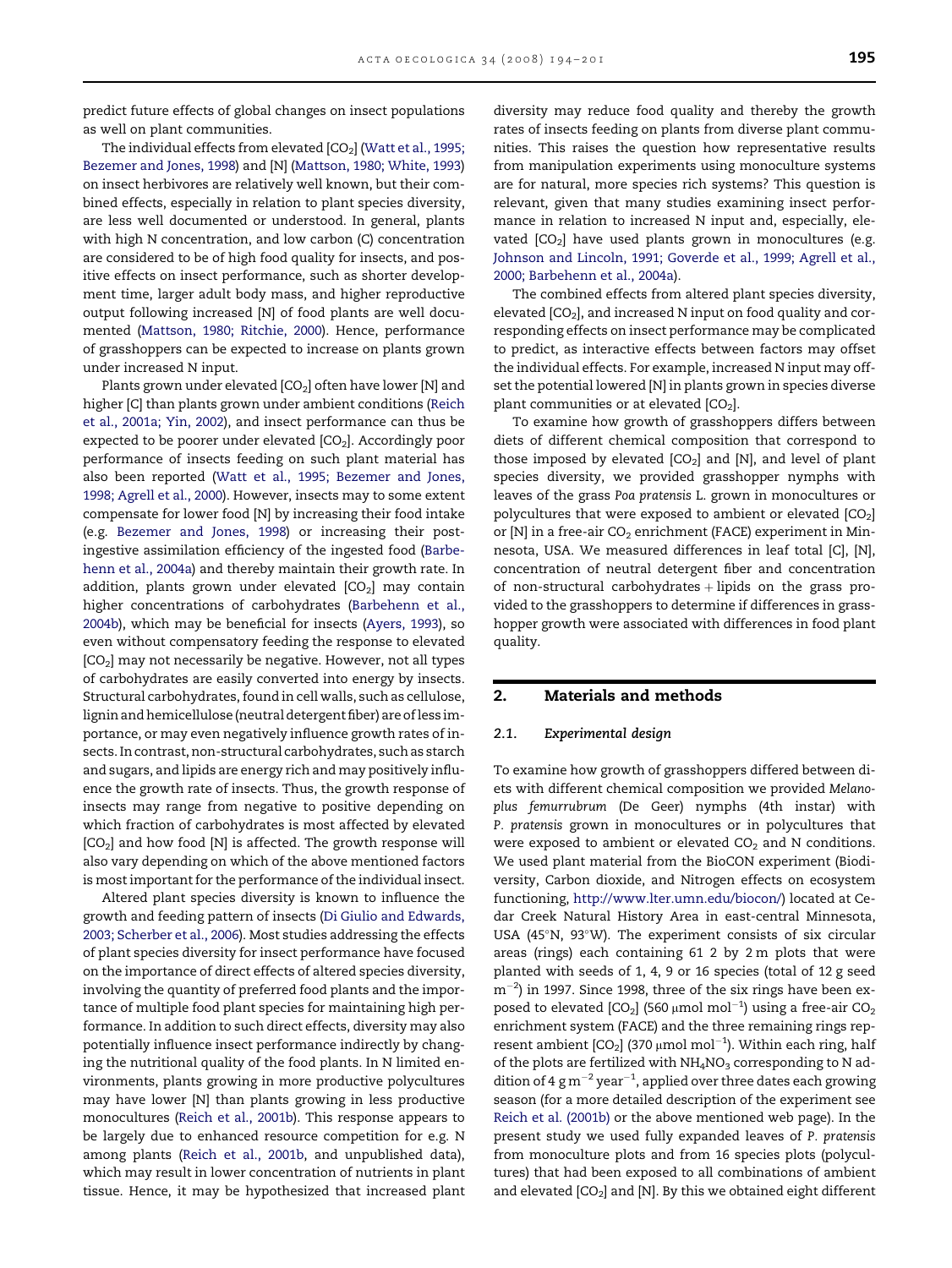types of P. pratensis, i.e. food types, from a total of 48 polycultures (12 of each treatment) and eight monocultures (two of each treatment). These eight food types were then used in a feeding experiment to estimate differences in grasshopper growth rate.

#### 2.2. Feeding experiment

In mid-July 2003, we collected 80 M. femurrumbrum nymphs (4th instar) from an abandoned agricultural field near the Bio-CON experiment. Each nymph was placed individually in semitransparent plastic jars (1 L) and put in an incubator (28"C and 14:10 photoperiod). The nymphs were starved for 20 h and then weighed prior the start of the feeding experiment. The nymphs were randomly sorted into eight groups and we provided the grasshoppers in each group with one type (food type) of P. pratensis leaves (see Section [2.1\)](#page-1-0). We used a mix of leaves from all plots with the same treatment. Hence the individual grasshoppers and not the treatment plots within the BioCON experiment are the replication unit. We provided the nymphs with fresh leaves (c. 0.2–0.4 g  $day^{-1}$ ) for a 10-day period. The daily amount of grass provided to the grasshoppers was about twice the amount consumed in 1 day. New leaves were collected from each of the plots within the BioCON experiment every morning. To prevent the plant material from drying the leaves were, after cutting, immediately put into water-filled plastic florist vials and transferred to the nearby lab facility.

To estimate consumed biomass (ingested biomass), the fresh weight of the grass was measured before and after 24 h in the jar with a grasshopper. To control for potential weight loss of the leaves due simply to desiccation, we had three control jars without any nymphs that were treated in the same way as the jars with nymphs. The average weight loss from these control jars was then used as a correction factor when we estimated the consumption rate. On average the weight loss from desiccation was small (~1%). The plant material that was not consumed after 24 h was collected, and the pooled material from each jar during the 10-day trial was dried to constant weight and used to estimate plant dry mass. The relationship between dry  $(Y)$  and fresh  $(X)$  weight of the grass (linear regression:  $Y = 0.41X - 0.039$ , d.f.  $= 52$ ,  $R^2 = 0.86$ ,  $P < 0.001$ ) was used to calculate the initial dry weight biomass that we used for calculations of consumption rate and assimilation by the grasshoppers. After the 10-day trial period was over the grasshoppers were starved for 4 h and then weighed. The frass in the jars was collected and weighed after drying to constant weight (40–45°C for 48 h).

During the experimental period some of the grasshoppers died. All data presented are based on grasshoppers that survived the entire experimental period. Consumption and growth rates are expressed as the total consumption and weight gain during the entire trial period divided by 10, i.e. consumption and growth rate per day. The final number of grasshoppers in each treatment was as follows. Monocultures: low N, amb.  $CO<sub>2</sub> = 5$ ; low N, elev.  $CO<sub>2</sub> = 9$ ; high N, amb.  $CO<sub>2</sub> = 5$ ; high N, elev.  $CO<sub>2</sub> = 9$ . Polycultures: low N, amb.  $CO<sub>2</sub> = 8$ ; low N, elev.  $CO<sub>2</sub> = 6$ ; high N, amb.  $CO<sub>2</sub> = 5$ ; high N, elev.  $CO<sub>2</sub> = 8$ .

#### 2.3. Response parameters

We used three response variables (adapted from [Waldbauer,](#page-7-0) [1968\)](#page-7-0) to describe the grasshopper performance; growth rate  $(GR, mg day<sup>-1</sup>)$ , gross growth efficiency or efficiency of conversion of ingested food (ECI), and assimilation efficiency (AD). ECI is mg gained biomass per g ingested biomass. AD, which is approximately equal to digestibility, is expressed as assimilated biomass (ingested biomass  $-$  frass mass) per g ingested biomass. All calculations were made on dry mass.

#### 2.4. Chemical analyses

The plant material collected from jars following feeding was dried (40-45°C), ground and analyzed for [C], [N], [neutral detergent fiber (NDF)], and [non-structural carbohydra $tes + lipids (NSC+)$ ], all expressed as % of dry weight. Total nitrogen and carbon were analyzed following standard methods on a 4010 ECS element analyzer (Costech Analytical Technologies Inc., CA, USA). The protein fraction was estimated by conversion from plant N concentration using the average conversion factor for monocots of 4.37 reported by [Yeoh](#page-7-0) [and Wee \(1994\)](#page-7-0). Concentration of non-structural carbohydrates and lipids and neutral detergent fiber (NDF) was analyzed following standard methods on an Ankom<sup>200</sup> autoanalyzer (Ankom Technology, Macedon, NY, USA). The dried, ground plant material (0.45–0.55 g) was placed in pre-manufactured mesh bags (F57, ANKOM Technology) and weighed  $(M_0)$ . Mesh bags were soaked in acetone for 3–5 min, then dried at 100 °C to a constant weight  $(M_1)$  to determine the acetonedissolved fraction (1- $M_1/M_0$ ), or non-structural carbohydrates, lipids and proteins. We assumed that proteins in the plants were primarily soluble so non-structural carbohydrates and lipids (NSC+) was determined by multiplying the acetonedissolved fraction by  $(1 -$  protein fraction). Bags were then agitated in a pre-mixed neutral detergent solution (ANKOM Technology) at pH 7.0. The NDF solution contained 30 g sodium lauryl sulfate, USP; 18.61 g ethylenediaminetetraacetic disodium salt, dehydrate; 6.81 g sodium tetraborate decahydrate; 4.56 g sodium phosphate dibasic, anhydrous; and 10 mL triethylene glycol, in 1 L of distilled  $H_2O$ . After agitation for 75 min in the NDF solution the bags were rinsed for 5 min in a solution (80 "C) containing 1900 mL water and 4 mL alphaamylase (FAA, ANKOM Technology). This procedure was repeated three times. After drying to constant weight,  $M_2$ (100 °C, 4 h), the NDF fraction was determined as  $(M_1 - M_2)/M_0$ .

#### 2.5. Statistical analyses

As a test of whether plant material fed to individual grasshoppers differed according to its treatment origin, leaf concentration of N, total C, NDF, and  $NSC+$  we used ANOVA with the treatments of the BioCON experiment from which we obtained P. pratensis leaves (level of plant diversity, [N], and  $[CO<sub>2</sub>]$ ) as factors. We assessed grasshopper response with ANCOVA for three response variables, GR, ECI, and AD, with level of plant diversity,  $[N]$ , and  $[CO_2]$  as factors. For growth rate we used the initial weight of the nymphs as covariate. For gross growth efficiency (ECI), we used grasshopper growth as response variable with ingested biomass covariate, and for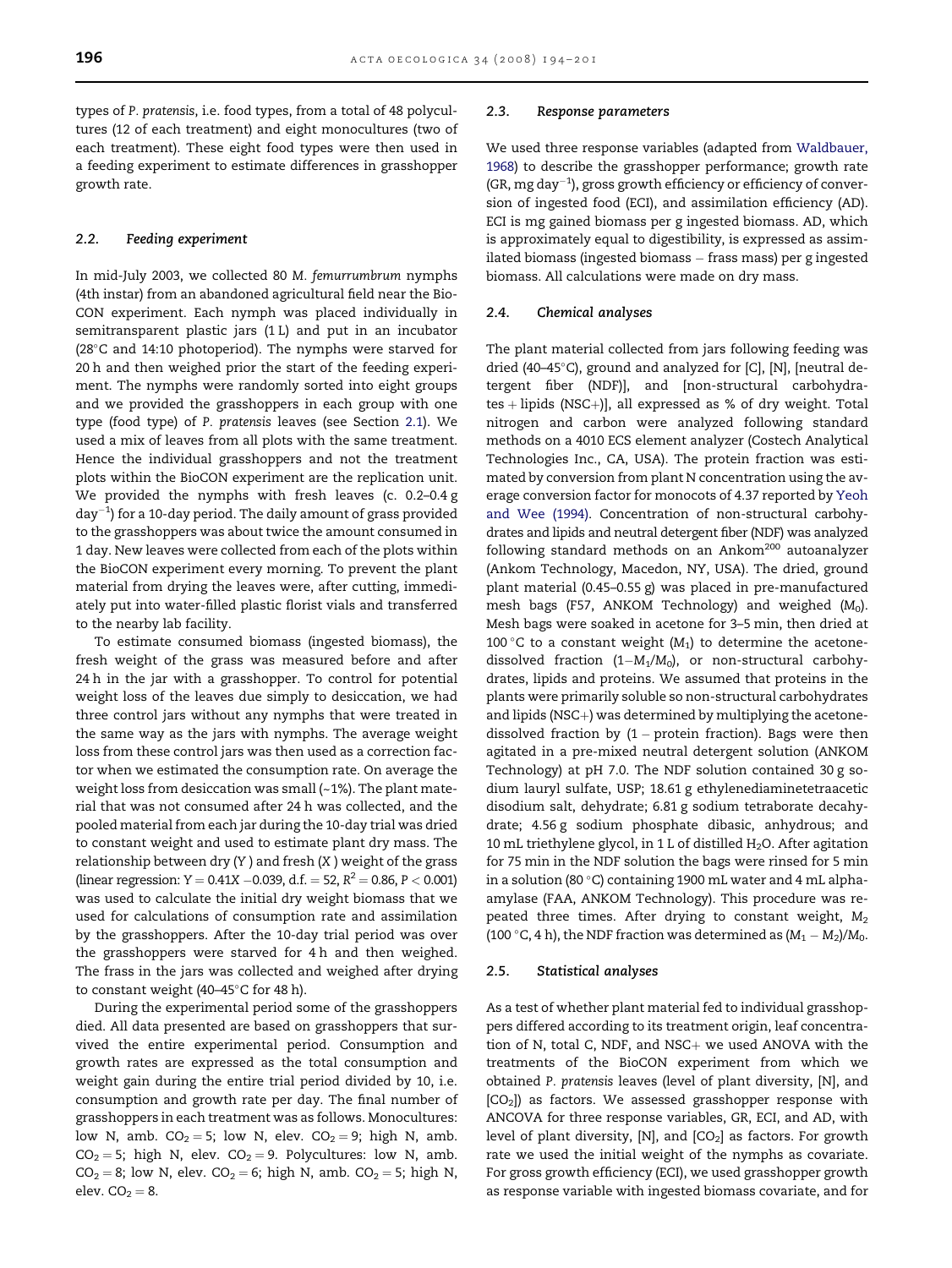<span id="page-3-0"></span>assimilation efficiency (AD), we used frass production as response variable with ingested biomass as covariate. Note that in all analyses, the individual grasshopper, or the plant material provided to an individual grasshopper, and not the plots within the BioCON experiment is the replication unit.

#### 3. Results

#### 3.1. Food plant chemistry

Leaf [N] was on average 9% lower in P. pratensis from polycultures than from monocultures (diversity effect), but there was no difference between leaves grown under ambient or elevated [CO<sub>2</sub>] or [N] (Table 1, Fig. 1). Total [C] was slightly, but significantly, higher in leaves grown under elevated  $[CO<sub>2</sub>]$  from monocultures, but lower in leaves from polycultures, causing a significant interaction between  $[CO<sub>2</sub>]$  and plant species diversity (Table 1, Fig. 1). Compared to ambient conditions, leaf [C] was on average lower under elevated  $[CO<sub>2</sub>]$  and  $[N]$ , but tended to be higher inP. pratensis exposed to the combined treatment of elevated  $[CO_2]$  and  $[N]$  (CO<sub>2</sub>  $\times$  N interaction: Table 1, Fig. 1).

In contrast to total [C], there were larger differences in concentration of non-structural carbohydrates (hereafter referred to as  $NSC+$ ) and neutral detergent fiber (hereafter referred to as NDF) between food types (Fig. 1). On average, leaves grown under elevated  $[N]$  had lower concentrations of NSC $+$  than leaves grown under ambient [N], with no difference between mono- and polyculture-grown P. pratensis (N-effect: Table 1, Fig. 1). Moreover, leaves grown under elevated  $[CO<sub>2</sub>]$  had higher concentrations of  $NSC+$  than leaves grown under ambient  $[CO_2]$  (CO<sub>2</sub> effect: Table 1, Fig. 1), and this difference was greater for monoculture-  $(+17%)$  than polyculture-grown (+5%) P. pratensis (div.  $\times$  CO<sub>2</sub> interaction: Table 1, Fig. 1). There was, however, no overall difference in concentration of NSC between P. pratensis from monocultures and polycultures (Table 1, Fig. 1). Leaves grown under elevated [N] had lower

Table 1 – Results of the ANOVAs on differences in chemical composition between the different food types (type of P. pratensis). Individual response variables were: N, nitrogen concentration; C, total carbon concentration; and  $NSC+$ , concentration of non-structural carbohydrates, starch, and lipids. Plant species diversity, level of  $CO<sub>2</sub>$  and N was were used as factors

| Source                                                                                                                                         | d.f.         | [N]     | [C]     | $[NSC+]$ | [DNF]      |  |  |  |
|------------------------------------------------------------------------------------------------------------------------------------------------|--------------|---------|---------|----------|------------|--|--|--|
|                                                                                                                                                |              | F ratio | F ratio | F ratio  | F ratio    |  |  |  |
| Diversity                                                                                                                                      | 1            | $5.85*$ | 0.083   | 0.86     | 26.99***   |  |  |  |
| CO <sub>2</sub>                                                                                                                                | 1            | 0.014   | 0.002   | 52.14*** | 147.93***  |  |  |  |
| Fertilization (N)                                                                                                                              | $\mathbf{1}$ | 0.82    | 1.33    | 14.01*** | $25.41***$ |  |  |  |
| Div. $\times$ CO <sub>2</sub>                                                                                                                  | 1            | 0.66    | $5.79*$ | $2.85*$  | $16.80***$ |  |  |  |
| $Div. \times N$                                                                                                                                | 1            | 0.54    | 0.30    | 0.21     | 0.11       |  |  |  |
| $CO2 \times N$                                                                                                                                 | 1            | 0.07    | $2.85*$ | 0.32     | 0.18       |  |  |  |
| Div. $\times$ CO <sub>2</sub> $\times$ N                                                                                                       | 1            | 2.54    | 0.31    | 0.04     | $4.10*$    |  |  |  |
| Error                                                                                                                                          | 43           |         |         |          |            |  |  |  |
| represented by the following<br>symbols:<br>$(^{*})$ ,<br>P<br>values<br>are<br>$0.10 > P > 0.05$ ; *, P < 0.05; **, P < 0.01; ***, P < 0.001. |              |         |         |          |            |  |  |  |



Fig. 1 – Change in chemical composition (compared with ambient levels of both  $CO<sub>2</sub>$  and N) in response to elevated [N] alone, to elevated [CO<sub>2</sub>] alone, and to the combination of elevated  $[N]$  and  $[CO_2]$  for P. pratensis leaves grown in plots containing 1 (monoculture) and 16 (polyculture) plant species. From top to bottom; change in leaf nitrogen concentration, change in leaf total carbon concentration, change in leaf concentration of soluble carbohydrates  $+$  lipids (NSC+), and change in concentration of neutral detergent fiber (NDF). All concentrations are expressed as % of dry mass.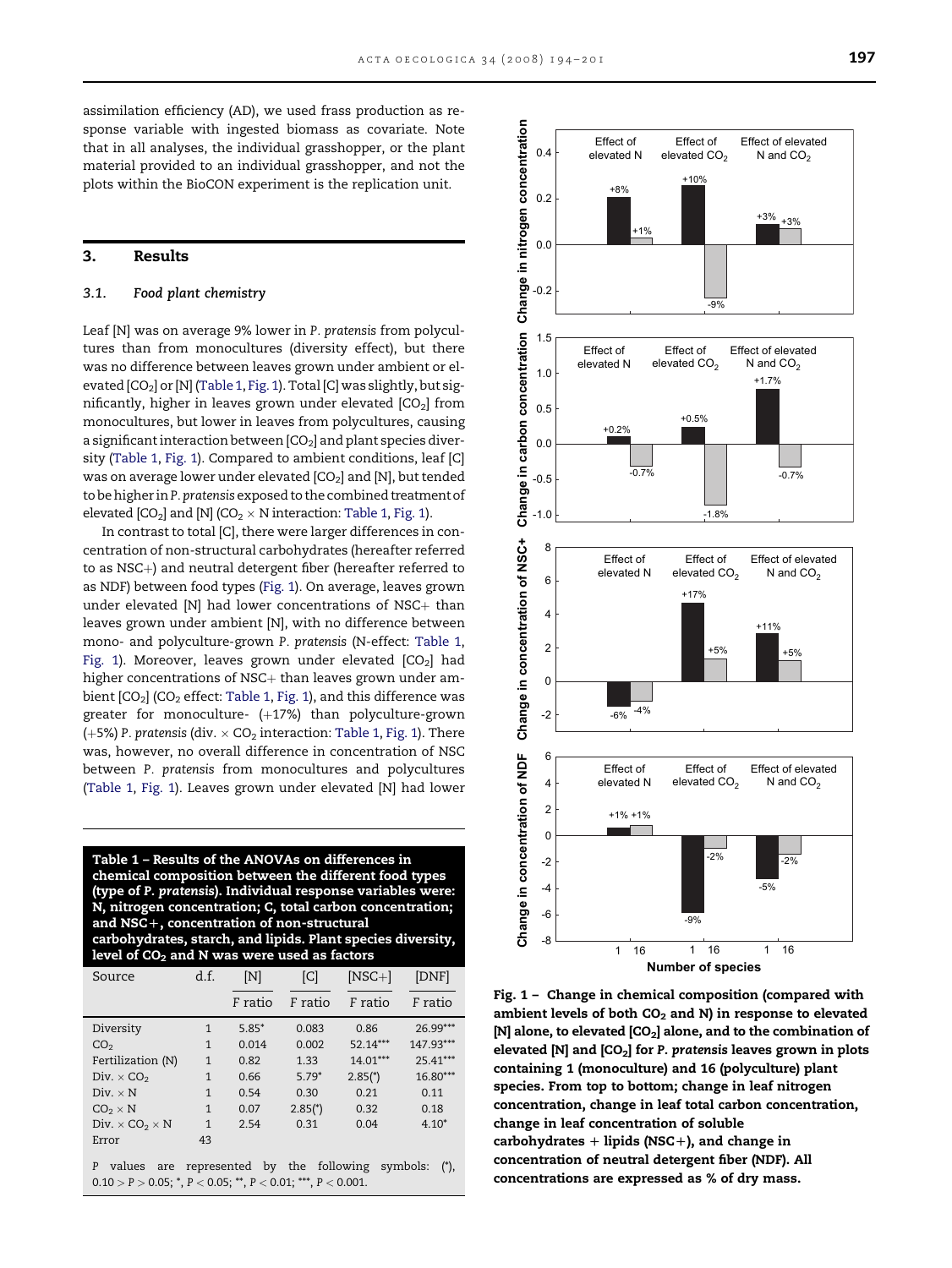[NSC+] than leaves grown under ambient [N] (N effect: [Table 1](#page-3-0), [Fig. 1\)](#page-3-0), with no difference between mono- and polyculturegrown P. pratensis ([Table 1](#page-3-0), [Fig. 1\)](#page-3-0).

Concentration of neutral detergent fiber (NDF) was negatively correlated with [NSC+] (Pearson correlation:  $r = 0.78$ ) and the differences between food types were largely reflected by the differences just described for [NSC+] [\(Fig. 1](#page-3-0)). Compared to ambient conditions, leaves grown under elevated  $[CO<sub>2</sub>]$  had lower [NDF] and leaves grown under elevated [N] had higher [NDF] [\(Table 1,](#page-3-0) [Fig. 1\)](#page-3-0). For elevated [N], there was no difference between mono- and polyculture-grown leaves ([Table 1,](#page-3-0) [Fig. 1\)](#page-3-0), but there was a large difference in [NDF] between mono- and polyculture-grown leaves exposed to elevated  $[CO<sub>2</sub>] (CO<sub>2</sub> \times N)$ interaction: [Table 1](#page-3-0), [Fig. 1\)](#page-3-0). Compared to ambient conditions, elevated  $[CO_2]$  resulted in 9% lower  $[NDF]$  for monoculturegrown leaves, but only 2% lower [NDF] for polyculture-grown leaves [\(Fig. 1](#page-3-0)). In contrast to [NSC+], there was a significant difference in [NDF] between mono- and polyculture-grown P. pratensis, with lower [NDF] in monoculture- than polyculture-grown P. pratensis (div. effect: [Table 1](#page-3-0), [Fig. 1\)](#page-3-0). In addition, there was a significant three-way interaction between all three main factors (div.  $\times$  CO<sub>2</sub>  $\times$  N interaction: [Table 1](#page-3-0), [Fig. 1](#page-3-0)). This was caused by a smaller difference in [NDF] between mono- and polyculture-grown leaves when exposed to both elevated  $[CO_2]$  and  $[N]$  (3%) compared to when exposed to only elevated  $[CO<sub>2</sub>]$  (7%).

#### 3.2. Response of the grasshoppers

The feeding experiment showed that grasshopper response differed depending on the food type they were provided. Growth efficiency (biomass gained per g consumed) was higher for grasshoppers provided P. pratensis grown under elevated than ambient  $[CO<sub>2</sub>]$  and higher for grasshoppers provided P. pratensis grown in mono- than polycultures  $(CO<sub>2</sub>)$ and div effects: [Table 2](#page-5-0), [Fig. 2\)](#page-6-0). Compared to ambient conditions, growth efficiency was 105% higher on  $CO<sub>2</sub>$  exposed leaves from monocultures, compared to 0.5% lower on leaves from polycultures (div.  $\times$  CO<sub>2</sub> interaction: [Table 2](#page-5-0), [Fig. 2](#page-6-0)). Although growth efficiency tended to be higher on N fertilized leaves there was no significant effect of N addition [\(Table 2](#page-5-0), [Fig. 2\)](#page-6-0). There was, however, a significant interaction between the N and CO<sub>2</sub> treatments (CO<sub>2</sub>  $\times$  N interaction: [Table 2](#page-5-0)), as the positive effect on growth efficiency from the combined treatment of  $CO<sub>2</sub>$  and N was smaller than expected from the single treatments [\(Fig. 1\)](#page-3-0).

Overall the grasshoppers had higher consumption rates on P. pratensis grown in monoculture than polyculture plots (div. effect: [Table 2](#page-5-0), [Fig. 2\)](#page-6-0). There was, however, no difference in consumption rate between leaves grown under ambient and elevated [CO<sub>2</sub>] [\(Table 2](#page-5-0), [Fig. 2](#page-6-0)). In general, consumption rate was higher for leaves grown under elevated [N] (N effect: [Table](#page-5-0) [2,](#page-5-0) [Fig. 2](#page-6-0)). This effect was, however, not independent of plant species richness of the plots, i.e. there was a significant diversity  $\times$  N interaction [\(Table 2](#page-5-0)). Compared to ambient conditions, consumption rate was 47% higher on leaves grown under elevated [N] when grown in monocultures but 18% lower when grown in polycultures [\(Fig. 2](#page-6-0)). This difference was however smaller when elevated [N] was combined with

elevated  $[CO<sub>2</sub>]$  causing a significant three-way interaction (div.  $\times$  CO<sub>2</sub>  $\times$  N interaction: [Table 2](#page-5-0), [Fig. 2](#page-6-0)).

Overall grasshopper growth rate was higher on leaves grown in mono- than polycultures (div. effect: [Table 2](#page-5-0), [Fig. 2](#page-6-0)), higher on leaves grown under elevated than ambient  $[CO<sub>2</sub>]$  (CO<sub>2</sub> effect: [Table 2,](#page-5-0) [Fig. 2\)](#page-6-0), and higher on leaves grown under elevated than ambient [N] (N effect: [Table 2](#page-5-0), [Fig. 2\)](#page-6-0). The higher growth rate of grasshoppers provided leaves grown under elevated  $[CO<sub>2</sub>]$  was much stronger for monoculture- than polyculture-grown P. pratensis (div.  $\times$  CO<sub>2</sub> interaction: [Table 2\)](#page-5-0). Compared to ambient conditions, growth rate on leaves grown under elevated  $[CO<sub>2</sub>]$  was 118% higher on P. pratensis from monocultures and 2% lower on P. pratensis from polycultures [\(Fig. 2\)](#page-6-0). In addition, the growth response of grasshoppers provided leaves exposed to the combined treatment of elevated  $[CO_2]$  and  $[N]$  tended to be less positive than expected from the individual treatments of elevated  $[CO_2]$  and  $[N]$   $(CO_2 \times N$  interaction: [Table 2](#page-5-0), [Fig. 2](#page-6-0)).

Compared to growth efficiency, assimilation efficiency differed less between treatments, but was higher for grass grown in polycultures than in monocultures, indicating that leaves from polycultures had higher digestibility than leaves from monocultures (div. effect: [Table 2,](#page-5-0) [Fig. 1\)](#page-3-0).

To get a better understanding of how leaf chemistry influenced grasshopper growth we ran multiple regressions with growth efficiency and growth rate as dependent variables and leaf  $[N]$ ,  $[C]$ ,  $[NSC+]$ , and  $[NDF]$  as predictors. Since [NSC+], and [DNF] was correlated (indicated with high colliniarity), we included either [NDF] or  $[NSC+]$  depending on which of the two produced the highest explanatory power. The regressions revealed that growth efficiency (ECI) was positively influenced by high leaf [C] and negatively influenced by high leaf [NDF]  $(ECI = 13.84[C] - 4.35[NDF] - 323.86, R<sup>2</sup>_{adj.}$  $= 0.31$ ;  $F_{2,48} = 12.39$ ;  $P < 0.001$ ;  $P_{[C]} = 0.002$ ;  $P_{[NDF]} < 0.001$ ) and growth rate (GR) was positively influenced by high leaf [N], [C], and  $[NSC+]$   $(GR = 0.48|C] + 1.04[N] + 0.13[NSC] - 26.70$ ,  $R^2_{\text{adj.}} = 0.31; \ \ F_{2,48} = 8.36; \ \ P < 0.001; \ \ P_{[C]} = 0.008; \ \ P_{[N]} = 0.003;$  $P_{[NSC+]} = 0.005$ ). Given the noted effects of diversity on leaf [N] and [NDF], and of  $[CO<sub>2</sub>]$  and N addition on [NSC+] and [NDF], these relations between leaf chemistry and grasshopper growth indicate the likely causal paths by which the treatments influence grasshopper growth.

## 4. Discussion

We found that both grasshopper growth and plant chemistry differed substantially depending on growth conditions for the food plant P. pratensis. Differences in chemical composition between the different food types used in this study correspond to how changes in plant species diversity, elevated  $[CO<sub>2</sub>]$  and increased N input have influenced plant chemistry in general, and P. pratensis chemistry specifically in the BioCON experiment ([Reich et al., 2001a, b,](#page-7-0) and unpublished), suggesting that chemical differences between the food types used in the present study are comparable to differences induced by these global changes.

High growth rate of grasshoppers providedP. pratensisgrown under elevated  $[CO_2]$ , especially evident for monoculture leaves, was clearly derived from high growth efficiency (ECI). The ECI on leaves exposed to elevated  $[CO<sub>2</sub>]$  was higher for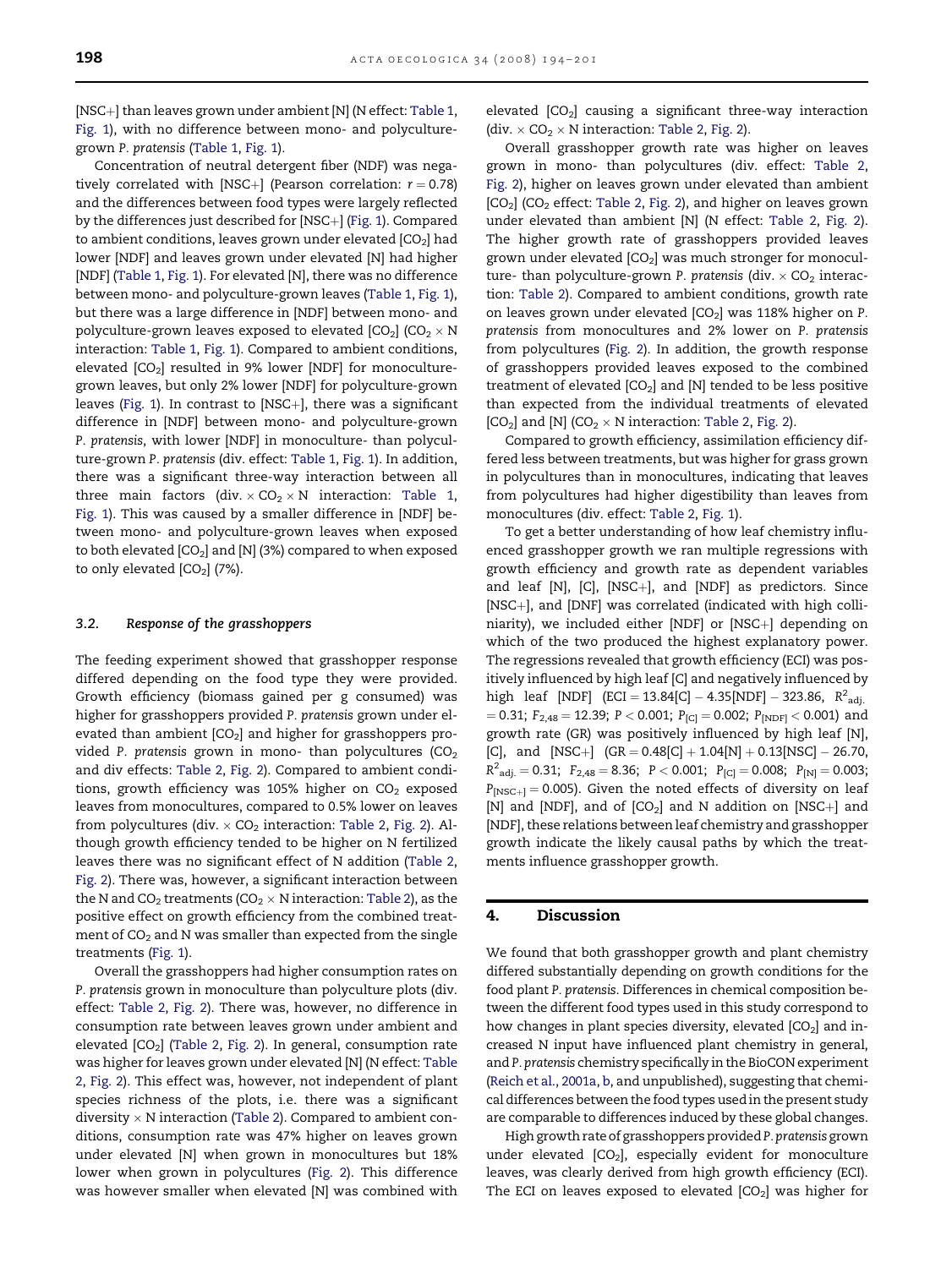<span id="page-5-0"></span>Table 2 – Results of the ANCOVAs on grasshopper performance. Plant species diversity, level of CO<sub>2</sub> and N were used as factors. For gross growth efficiency (ECI) GR was the response variable with ingested biomass covariate. For growth rate (GR) the initial weight of the grasshopper was used as covariate, and for assimilation efficiency (AD) frass production was the response variable with ingested biomass as covariate

| Source                                                                                                                          | d.f. | ECI               | <b>GR</b> | CR        | AD        |  |  |
|---------------------------------------------------------------------------------------------------------------------------------|------|-------------------|-----------|-----------|-----------|--|--|
|                                                                                                                                 |      | F ratio           | F ratio   | F ratio   | F ratio   |  |  |
| Ingested biomass                                                                                                                |      | $40.37***$        |           |           |           |  |  |
| Initial weight                                                                                                                  |      | $\qquad \qquad -$ | $7.14*$   | 0.73      |           |  |  |
| Frass production                                                                                                                |      |                   |           |           | 107.05*** |  |  |
| Diversity                                                                                                                       |      | $5.99*$           | 25.08***  | $12.12**$ | $7.18**$  |  |  |
| CO <sub>2</sub>                                                                                                                 |      | $10.91**$         | $7.78**$  | 0.04      | 0.17      |  |  |
| Fertilization (N)                                                                                                               |      | 0.98              | $4.30*$   | $5.09*$   | 0.09      |  |  |
| Div. $\times$ CO <sub>2</sub>                                                                                                   |      | $17.39***$        | $8.30**$  | 0.20      | 0.64      |  |  |
| Div. $\times$ N                                                                                                                 |      | 1.24              | 0.48      | $7.02*$   | 1.85      |  |  |
| $CO2 \times N$                                                                                                                  |      | $5.31*$           | $3.38*$   | 0.01      | 0.81      |  |  |
| Div. $\times$ CO <sub>2</sub> $\times$ N                                                                                        |      | 0.51              | 2.37      | $9.18***$ | 0.61      |  |  |
| Error                                                                                                                           | 44   |                   |           |           |           |  |  |
| P values are represented by the following symbols: (*), $0.10 > P > 0.05$ ; *, $P < 0.05$ ; **, $P < 0.01$ ; ***, $P < 0.001$ . |      |                   |           |           |           |  |  |

monoculture- than polyculture-grown P. pratensis. This was probably a consequence of higher leaf [N] and [NSC $+$ ] and lower leaf [NDF] in monoculture- than polyculture-grown leaves, which may explain the interactive effect between  $CO<sub>2</sub>$  and diversity on grasshopper growth rate. This indicates that plant species richness, indirectly, may influence grasshopper growth by changing the nutritional value of the food plant, while elevated  $[CO<sub>2</sub>]$  may influence growth by changing the energetic value of the food plant.

In contrast to the grasshoppers feeding on leaves exposed to elevated  $[CO<sub>2</sub>]$ , the higher growth rate on leaves grown under elevated [N] was not primarily caused by higher ECI. Instead the high growth rate was a consequence of higher food intake. Exactly what stimulated the increased consumption rate is unclear, but the increased amount of processed feed may have been a consequence of high [NDF] in leaves grown under elevated [N].

The finding that grasshopper growth was higher on grass grown under elevated than under ambient  $[CO_2]$  seems to contradict the general perspective that elevated  $[CO<sub>2</sub>]$  should reduce food quality and insect performance ([Watt et al., 1995; Bezemer](#page-7-0) [and Jones, 1998; Agrell et al., 2000\)](#page-7-0). Most examples of reduced insect performance following elevated  $[CO<sub>2</sub>]$  have been associated with decreased plant [N] and increased concentration of total carbon, or increased concentration of carbon based secondary metabolites such as different types of phenolics (e.g. [Bezemer and](#page-7-0) [Jones, 1998; Agrell et al., 2000](#page-7-0)). However, considering that in the present study we found only minor differences in [N] and total [C], but larger differences in [NSC+] and [NDF] between P. pratensis grown under ambient and elevated  $[CO_2]$ , our results may actually not contradict the general perspective outlined above. Moreover, many, and perhaps most, studies that have examined effects of elevated  $[CO<sub>2</sub>]$  on insect performance have used experiments in which plants have been exposed to higher  $[CO<sub>2</sub>]$  than we used in this experiment ( $\geq$ 700 vs. 560  $\mu$ mol mol $^{-1}$ ). If the effect on plants and subsequent effects on insect growth is non-linearly related to the  $[CO<sub>2</sub>]$ , we cannot exclude the possibility that the positive growth response that we recorded could have been smaller or even reversed if we used a higher  $[CO<sub>2</sub>]$ .

High performance by insects feeding on plants with high [N] and low C:N ratio is well documented ([Mattson, 1980;](#page-7-0) [White, 1993](#page-7-0)), but higher performance on plants with high concentration of non-structural carbohydrates (NSC) is less well documented, and our result contradicts other studies that have found no positive effects on grasshopper growth when reared on a diet with a high concentration of NSC [\(Zanotto](#page-7-0) [et al., 1993; Barbehenn et al., 2004a](#page-7-0)). Our result is, however, in accordance with the finding that increased weight gain and faster development rate may be higher for Lepidoptera larvae feeding on plants in which elevated  $[CO<sub>2</sub>]$  have induced high levels of NSC ([Goverde et al., 2002\)](#page-7-0). In that case the weight gain was primarily related to higher lipid concentration of the insects, which also may have been the case for the grasshoppers in this study.

The higher [NSC+] and lower [NDF] in P. pratensis grown under elevated  $[CO<sub>2</sub>]$  suggest the possibility that elevated atmospheric  $[CO<sub>2</sub>]$  may induce changes in concentration of both structural (cell wall carbohydrates) and non-structural carbohydrates. Increased concentration of NSC as a response to elevated  $[CO_2]$  has been found for other  $C_3$  grasses ([Barbehenn](#page-7-0) [et al., 2004b\)](#page-7-0), indicating that this may be a common response of  $C_3$  grasses following elevated  $[CO_2]$ . The changed  $[NDF]$  in response to elevated  $[CO_2]$  is, however, in contrast to the general view that elevated  $[CO_2]$  has little or no effect on plant  $[NDF]$ (Peñ[uelas and Estiarte, 1998\)](#page-7-0). An interesting, and important, result of the present study is that although concentration of  $NSC<sub>+</sub>$  and NDF differed substantially between the different food types, there were only minor differences in total [C]. Since grasshopper growth response differed between food types this implies that not only the quantity, but also the quality of carbon matters, and that insect growth may not always be easily predicted from the stoichiometric relationship of element ratios, such as C:N, between plants and herbivores.

#### 4.1. Plant species richness

The finding that grasshopper growth differed between P. pratensis leaves from mono- and polycultures suggests that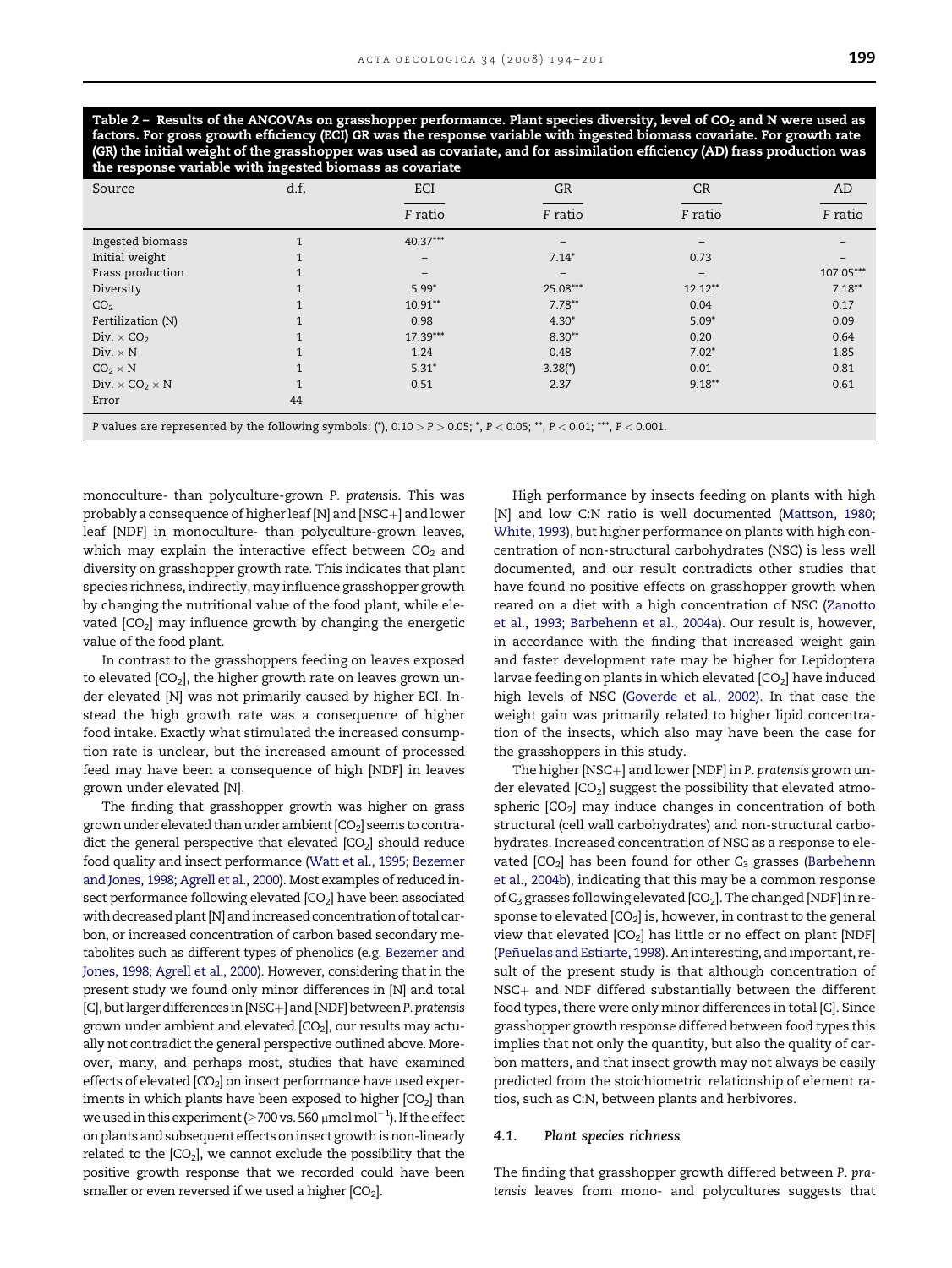<span id="page-6-0"></span>

Fig. 2 – Change in grasshopper responses (compared with ambient levels of both  $CO<sub>2</sub>$  and N) when provided P. pratensis grown under elevated [N] alone, under elevated [CO<sub>2</sub>] alone, and under the combination of elevated  $[N]$  and  $[CO_2]$ . Data shows change in growth efficiency expressed as biomass gain per amount ingested biomass (dry mass), change in consumption rate (mg day $^{-1}$ ), change in growth rate expressed as biomass gain per day (dry mass), and change in assimilation efficiency (approximately digestibility of the grass) expressed as conversion of ingested biomass into biomass (dry mass). Data based on grasshoppers surviving the entire experimental period.

species richness of a plant community, in addition to the direct effects from changes in relative availability of preferred food species, also indirectly may influence insect growth by altering food plant quality. This also implies that previously reported direct effects of plant species richness on insect performance ([Di Giulio and Edwards, 2003; Scherber et al., 2006](#page-7-0)) to some extent may have been derived from indirect, diversityinduced chemical changes of the food plants.

The higher growth rate of grasshoppers feeding on P. pratensis grown in monocultures than polycultures that we observed was probably derived from high N concentration and lower [NDF] in this food type. The higher [N] and lower [NDF] of P. pratensis from monocultures than from polycultures may also be the reason for the higher growth efficiency and corresponding growth rate of grasshoppers provided P. pratensis grown in monocultures than polycultures under elevated  $[CO<sub>2</sub>]$ .

Differences in [N] between plants from polycultures and monocultures may be a consequence of intense resource competition in more diverse plant communities (Reich, unpublished data). Such heightened resource competition for N has also been suggested as a mechanism to explain why biomass yield may increase with increasing plant species richness ([Hille-Ris Lambers](#page-7-0) [et al., 2004\)](#page-7-0). The lower responsiveness of polyculture-grown P. pratensis to elevated  $[CO_2]$  may, indirectly, be related to heightened resource competition for N in polycultures. Photosynthetic enhancement following elevated  $[CO<sub>2</sub>]$  may be lower than expected if relative leaf [N] is reduced ([Lee et al., 2001; Streng](#page-7-0)[bom and Reich, 2006](#page-7-0)). If lower leaf [N] in polyculture plots results in lower than expected effects of elevated  $[CO<sub>2</sub>]$  on plant photosynthetic rates, responsiveness to elevated  $[CO<sub>2</sub>]$  should be lower in poly- than monocultures. The greater responsiveness of monoculture-grown P. pratensis to elevated  $[CO<sub>2</sub>]$  is in accordance with what has been found for non-nitrogen fixing dicots in the BioCON experiment [\(Novotny et al., 2006](#page-7-0)), suggesting that this phenomenon is not just restricted to P. pratensis.

# 5. Conclusions

In conclusion, the finding that plant species diversity may mitigate indirect effects on insect growth from elevated  $[CO<sub>2</sub>]$  and  $[N]$  demonstrates that predicting insect responses to global changes such as elevated  $[CO<sub>2</sub>]$  and  $[N]$  from plant monoculture systems may be complicated, as conclusions from such experiments may not be valid for the mixed species plant communities typically found in most extant temperate grassland. Our results also highlight the problems associated with predicting the effects on insect performance from the sum of single factor manipulations.

## Acknowledgements

This study was financially supported by a post-doctoral fellowship from The Swedish Research Council for Environment, Agricultural Sciences and Spatial Planning (FORMAS) and by grants from the US National Science Foundation (LTER: 0080382 Biocomplexity: 0322057) and Department of Energy Program for Ecological Research Grant DE-FG02-96ER62291,